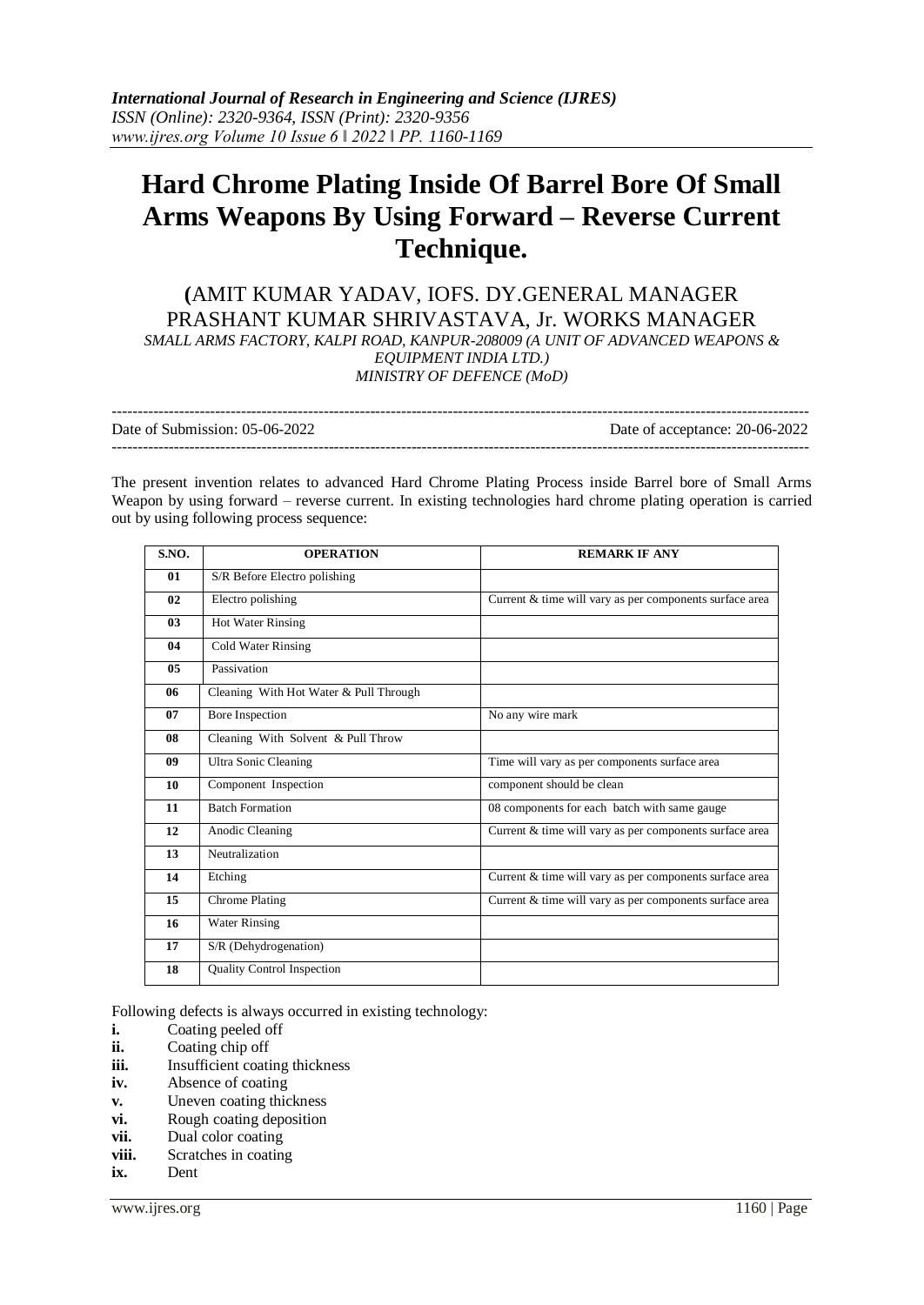### **x.** Pitting

A lot of trials at different parameters have been conducted to remove aforesaid defects. Finally it is found that when current is given in forward-reverse direction in following sequence, these defects don't occur after processing and proof firing. Process sequence is given below:

| S.NO           | <b>OPERATION</b>                               | <b>REMARK IF ANY</b>                                                                                                                    |
|----------------|------------------------------------------------|-----------------------------------------------------------------------------------------------------------------------------------------|
| 01             | S/R Before Electro polishing                   | Bore Inspection : Found O.K.                                                                                                            |
| 02             | Electro polishing                              | Not Done                                                                                                                                |
| 0 <sub>3</sub> | <b>Hot Water Rinsing</b>                       | Not Done                                                                                                                                |
| 04             | <b>Cold Water Rinsing</b>                      | Not Done                                                                                                                                |
| 05             | Passivation                                    | Not Done                                                                                                                                |
| 06             | Cleaning with Hot Water & Pull Through         | Not Done                                                                                                                                |
| 07             | <b>Bore Inspection</b>                         | Not Done                                                                                                                                |
| 08             | Cleaning With solvent & Pull Throw             | Bore Inspection : Found OK                                                                                                              |
| 09             | Ultra Sonic Cleaning                           |                                                                                                                                         |
| 10             | Component Inspection                           | Bore Inspection: Found OK                                                                                                               |
| 11             | <b>Batch Formation</b>                         | 7.70 Gauge enters up to 10mm from Breech End.<br>7.70 Gauge enter up to 10mm from Muzzle end.                                           |
| 12             | <b>Anodic Cleaning</b>                         | All Parameters are maintained                                                                                                           |
| 13             | Neutralization                                 | All Parameters are maintained                                                                                                           |
| 14             | Etching                                        | All Parameters are maintained                                                                                                           |
| 15             | Chrome Plating                                 | All Parameters are maintained.                                                                                                          |
|                |                                                | <b>Forward Current</b><br><b>Reverse Current</b>                                                                                        |
| 16             | <b>Water Rinsing</b>                           | All Parameters are maintained                                                                                                           |
| 17             | S/R (Dehydrogenation)                          | All Parameters are maintained                                                                                                           |
| 18             | <b>Ouality Control Inspection</b>              | Found O.K.<br>I/Note No- 159/S2/EP/21;Dtd: 29/01/22<br>Wt. No. $-132/0$ , Operation No:<br>1430:Proof Chamber<br>1450: Stamp Proof Mark |
| 19             | Burnishing, Chamber Polish, Bore View, Gauging | Found O.K.(01/02/22)                                                                                                                    |
| 20             | Q.C. Submission                                | All Barrels are passed<br>I/Note No- 164/F/EP/21; Dtd: 02/02/22<br>Wt. No. $- 132/0$                                                    |

a. 06 numbers of MAG Barrels had been chrome plated by using Reversal Unit with Conventional Chrome Bath. All Barrels were finally passed by QC. Three numbers of Gun was made by using these six Barrels. These guns were passed in assembly, Proof Firing and Final Stage Inspection.

b. In this process, Electro polish operation was omitted. As per existing process Barrels to be chrome plated, should be electro polished prior to plating for maintaining conversant. Since Electro Chemical solution is highly viscous so that high temperature  $(85^{\circ}C)$  is required & after Electro Polish operation following operation is also required to obtain some properties as given below:

| S. No. | <b>PROCESS</b>           | Description                                                                                  |
|--------|--------------------------|----------------------------------------------------------------------------------------------|
| 01     | Electro Polish           | Electro polishing takes place as a result of the electro chemical removal of a surface layer |
|        |                          | & the principles of electro polishing are similar to those for electroplating. The major     |
|        |                          | difference concerns the polarity of the work piece being treated. This process is used for   |
|        |                          | making convergent of barrel bore.                                                            |
| 02     | <b>Hot Water Rinse</b>   | Since chemical (highly acidic) used in electro polish is very viscous, so a thick layer is   |
|        |                          | formed inside the bore during operation. To remove such layer, it is washed by hot water.    |
| 03     | Cold Water Rinse         | It is used for cleaning.                                                                     |
| 04     | Passivation              | To protect the surface from corrosion, this operation is used.                               |
| 05     | Cleaning by brush & Pull | To remove traces of adhered Electro polish chemicals on the inner surface of Barrel.         |
|        | Through                  |                                                                                              |
| 06     | solvent<br>Organic       | Ultra sonic cleaner is used, in which cleaning solvent is used.                              |
|        | degreasing               |                                                                                              |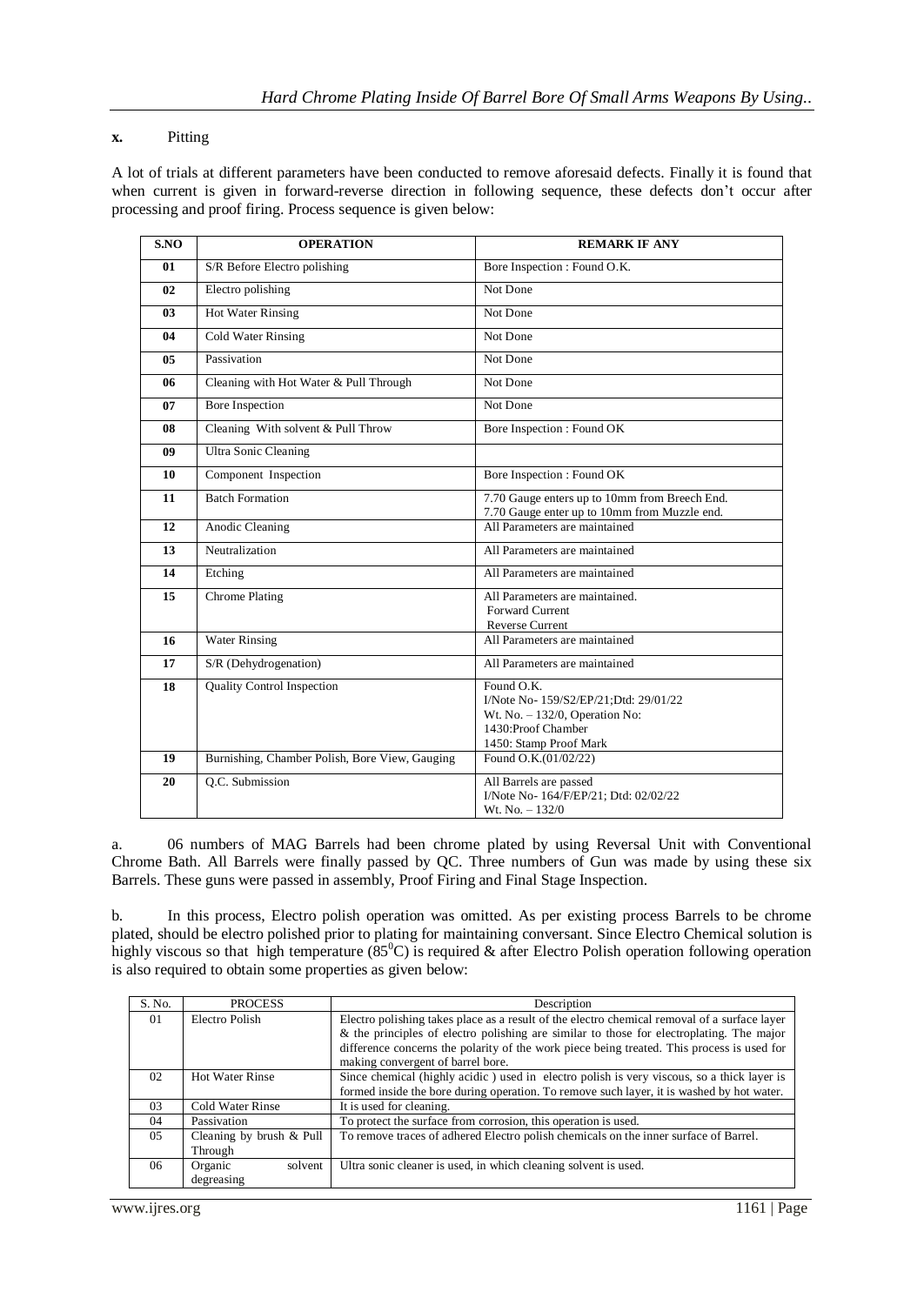i. Since there is no need to Electro Polish Operation, so all operations as mentioned in aforesaid tables are not required.

- ii. (a) Saving of electrical energy (to maintained process temperature of Electro Polish & Hot water Bath.
- (b) Saving of water (no need of cold water, hot water & passivation Bath).

(c) Saving of Sodium di-chromate  $(Na_2Cr_2O_7)$  chemical, which is used for passivation  $(Na_2Cr_2O_7)$  is a hazardous chemical).

(d) Saving of solvent which is used as a cleaning agent after Electro polish operation.

- (e) Reduced load on E.T.P.
- (f) Saving of SMH, Cycle time is reduced, Shinning is better.

iii. In this process twenty minutes time is given for forward current (forward current is responsible for plating) & then after mode is automatically changed in reverse manner for ten second. After plating reverse current cleans the surface & it is tendency to escape out the trapped hydrogen on the surface, so problem of Hydrogen embrittlement will reduced. Hydrogen Embrittlement is a main cause of chip off inside the Barrel.

### **BENEFITS OF THE NEW PROCESS:**

**A.** The following operations are obviated after implementation of hard chrome Plating inside the barrel bore of Small Arms Weapons by using forward reverse current technique:

| 01 | Electro polishing                      |
|----|----------------------------------------|
| 02 | <b>Hot Water Rinsing</b>               |
| 03 | Cold Water Rinsing                     |
| 04 | Passivation                            |
| 05 | Cleaning with Hot Water & Pull Through |
| 06 | Bore Inspection                        |

- **B.** Zero Chip off, while in existing process chip off percentage is 15-20%.
- **C.** Reduce the Cycle time (50% reduction).
- **D.** Minimum Load on Effluent Treatment Plant.<br>**E.** No customer complaint.
- **E.** No customer complaint.<br>**F.** Shining/lusture is better
- Shining/lusture is better than existing process.
- **G.** No rework is required.
- **H.** Fulfill all quality all aspect.
- **I.** No any issue of Hydrogen embrittlement.
- **J.** Applicable to all type of Small Arms Weapons.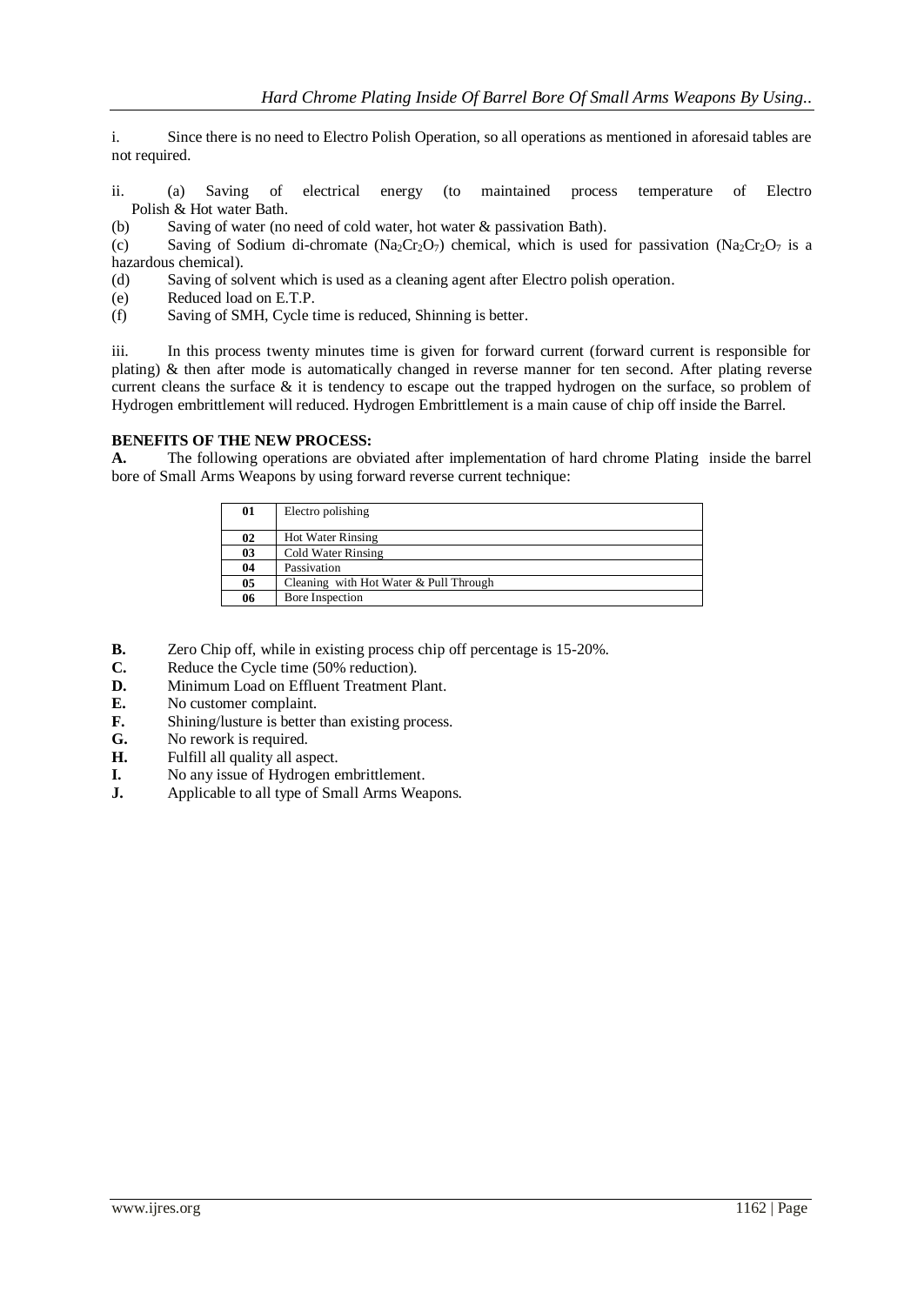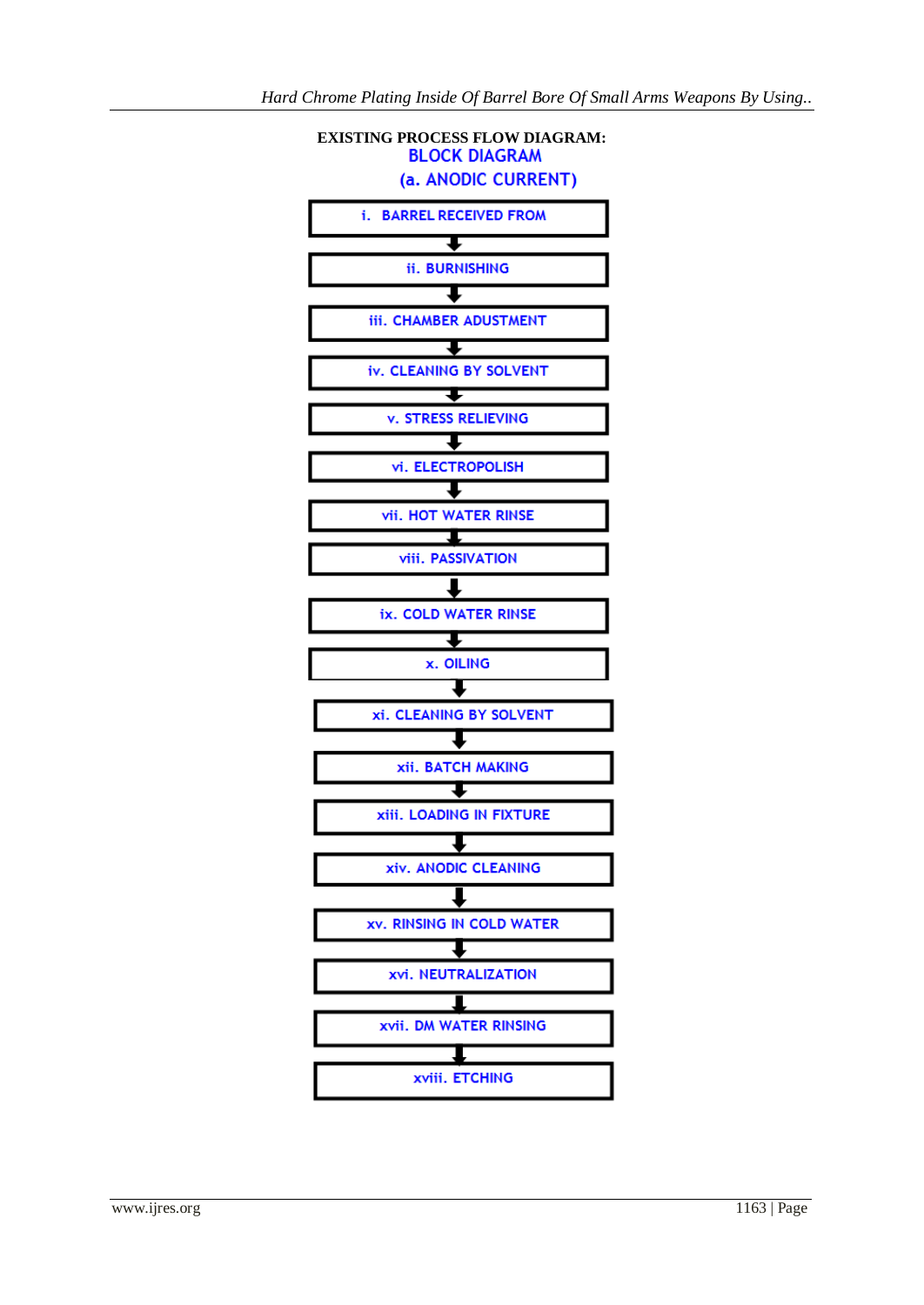#### **Steps of Process Flow Diagram**

i. BARRELS RECEIVED FROM CWD : There is a section in factory named as CWD(Components work depository Section), which collects different components from different sections & distributes such components in respective sections where next operation to be carried out.

**ii. BURNISHING:** For cleaning inside the barrels there are burnishing machine. It works on reciprocating motion principle. Emery paper of grit size-80 is used for this purpose.

**iii. CHAMBER ADJUSTMENT:** Prior to chrome plating inside the barrels, chamber gauges are maintained.

iv. **CLEANING BY TCE:** To remove oil, grease etc prior to plating, components are cleaned by degreasing solvent.

v. **STRESS RELEIVING:** Stress developed by machining operation is released by baking the components at the temperature  $200^{\circ}$ C for two hours.

vi. ELECTROPOLISH: Electro polishing takes place as a result of the electro chemical removal of a surface layer & the principles of electro polishing are similar to those for electroplating. The major difference concerns the polarity of the work piece being treated. When electro polishing , the work piece is positively charged, which is achieved by electrically connecting the item being processed to a source of direct current whilst immersed in a chemical solution(Mainly ortho phosphoric acid). This solution, usually acid based, is referred to as an electrolyte & its composition will depend on the metal being treated. The electro chemical circuit is completed by metal cathodes (negative), which are also immersed in the electrolyte solution.

 A rectifier which converts alternating current into direct current is the usual means of providing the anodic & cathodic current. Metal is dissolved from the anodic part. Almost immediately large quantities of oxygen are liberated at the surface of the part, forming a dense gaseous layer. Because of the tendency of electrical current to flow from points & projections, these areas are dissolved preferentially. Resulting in a smoothing of the surface. The viscous boundary layer that forms as a result of the gaseous contributes to the preferential dissolution of peaks & the projections. The process is optimized by control of the solution chemistry, temperature, current density & time. Electro polishing solutions are highly acidic & corrosive, requiring the use of corrosion resistant equipment & close attention to worker safety.

**vii.** HOT WATER RINSE: This process is carried out after electro polishing operation. In electro polishing operation, solution used is very viscous  $\&$  it makes a thick film layer on the surface of bore. Since this chemical should be removed for next operation. Components is dipped in hot water tank so that solution adhered on the surface can be removed.

**viii.** COLD WATER RINSE: the purpose of this operation is only for cleaning. This is process requirement for next operation.

**ix.** PASSIVATION: After electro polish, surface is free from any oxide layer. It is chance to form corrosion layer when components will put in any environment. To protect the surface from corrosion, components are dipped in sodium dichromate solution (2% w/v & Temp. – 55<sup>o</sup>C). This solution gives nascent oxygen & since nascent oxygen having tendency of high reactivity so it makes a uniform layer of oxide inside the bore. This is why no corrosion will occur in any environment.

x. OILING: To protect the components from environmental corrosion.

xi. CLEANING BY SOLVENT: To remove oil, grease etc prior to plating, components are cleaned by degreasing solvent.

xii. BATCH MAKING: To maintain coating thickness, a batch of eight barrels are made having same bore size.

xiii. LOADING IN FIXTURE: Components are loaded in fixture for plating operation.

xiv. ANODIC CLEANING: Alkaline cleaners remove organic type soils and have less effect on inorganic soils such as oxides, scale and rust, though many of these may also be removed if they are embedded in the organic soils because they are lifted out with them. Alkaline cleaners work through the processes of saponification, emulsification, solubilization, and preferential wetting. Alkaline cleaners should be watersoluble and their solutions should wet the surface being cleaned, and preferentially wet and penetrate the soil to be removed. They should be temporarily able to emulsify and suspend solid particles in solution without redepositing them on the metal surface; and they should be able to solubilize or bring into solution those soils capable of dissolving in a reasonable length of time. They should be able to soften water, rinse freely, not attack or tarnish the metal surface being cleaned, have a high buffering capacity, i.e., tolerate drag-in of acid substances introduced with the metal without change of pH; and they should not form excessive foam during cleaning or rinsing. In alkaline soak cleaning, the parts are immersed in tanks of hot alkaline cleaning solution. Concentration and temperature of the cleaner should be as high as possible considering the nature of the work, in order to minimize the time for satisfactory cleaning.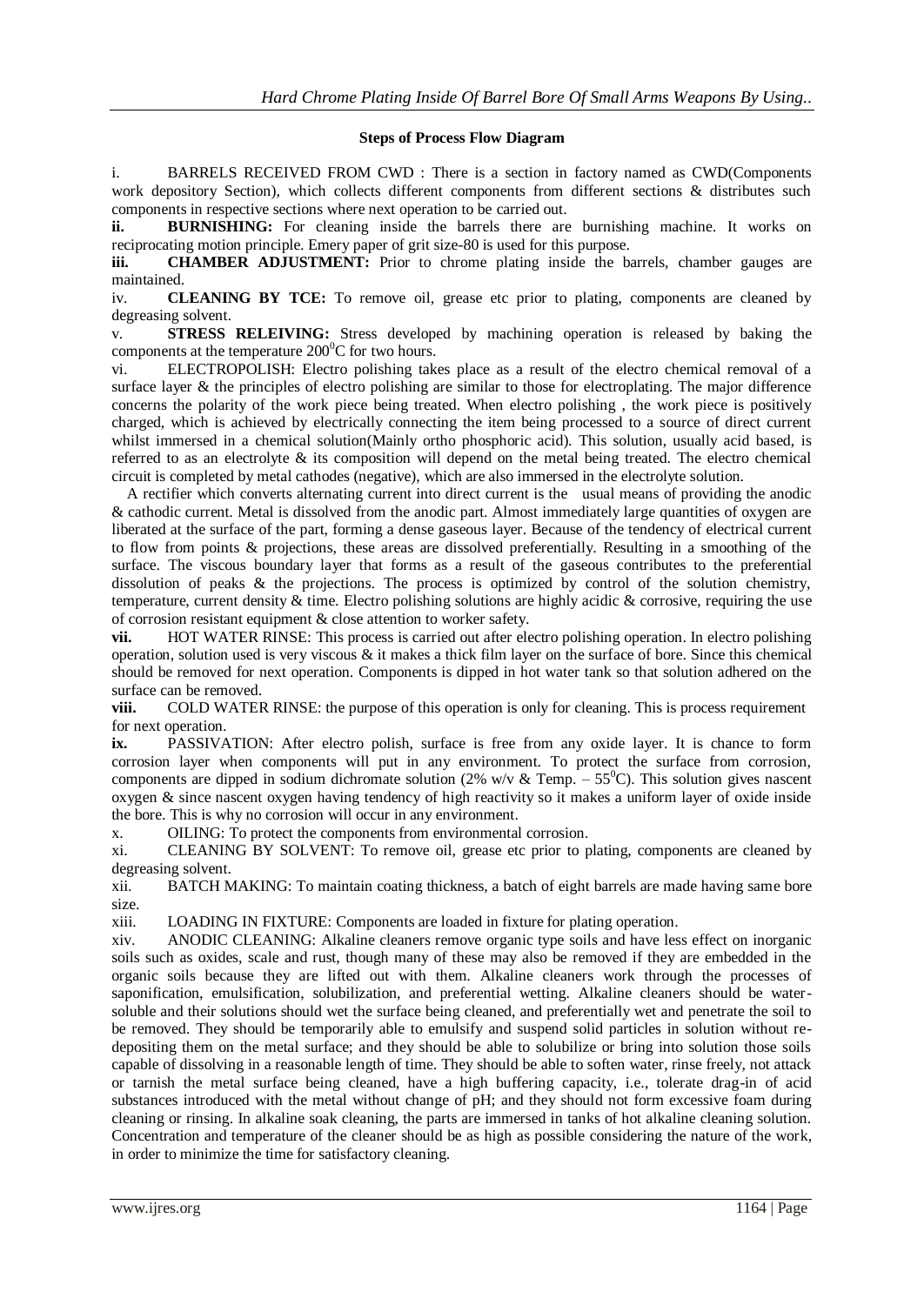xv. RINSING IN COLD WATER: water rinse is used for cleaning of components.

xvi. NEUTRALIZATION: **Since** Alkaline solution has tendency to convert hexavalent chrome into trivalent chrome so before reverse etching, components are dipped in sulfuric acid (1% v/v & temp:  $60^{\circ}$ C) so that traces of alkaline solution could be neutralized.

xvii. D.M. WATER RINSING: To remove last traces of impurities.

xviii. **ETCHING:** Reverse etch is used for the final removal of oxides before chrome plating. The final operations before chrome plating is usually a reverse etch in either a chromium plating solution or a solution of sulfuric acid. This operation removes the last traces of oxides, left on the surface after the cleaning operation; activates the surface of the metal (remember that the initial layer of chrome plate is sometimes very difficult to deposit, and, most importantly, contributes to good adhesion of the chrome plate.) Chromic acid reverse etches are operated at the temperature and concentration of the plating bath. There is danger on some parts of producing a rough deposit if the etch is prolonged much beyond the desired time, which is dependent upon the base metal alloy being plated.

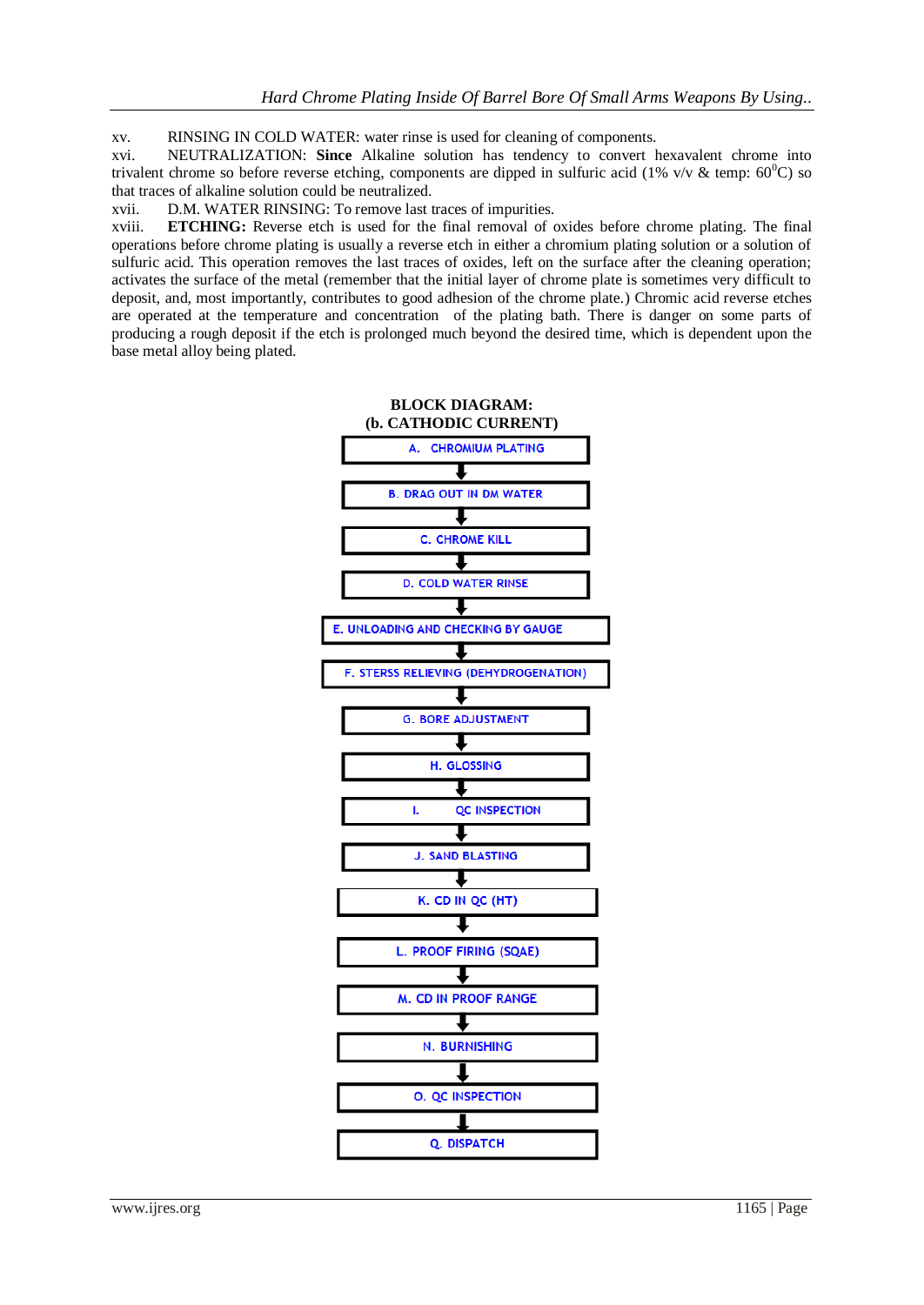**A. CHROME PLATING:** Chromium is the hardest of the most commonly deposited metals. Hard chrome is used as a wear resistant coating not only on steel but also on a wide variety of other metals.

| <b>CHROME PLATING</b>   | CURRENT -                                                                                 | 35 AMP/dm <sup>2</sup> (Each MAG Barrel) |
|-------------------------|-------------------------------------------------------------------------------------------|------------------------------------------|
|                         | 2.20 HOURS(7.70 RUN)<br>$\mathcal{L}^{\text{max}}$ and $\mathcal{L}^{\text{max}}$<br>TIME |                                          |
|                         | TEMP. $(^{0}C)$<br>55                                                                     |                                          |
|                         | SP. GRAVITY ( $^{O}$ Be) – 21 - 22                                                        |                                          |
| <b>Bath Composition</b> | CrO <sub>3</sub>                                                                          | $225 - 275g$                             |
|                         | $SO_4^-$                                                                                  | $2.25 - 275g/l$                          |
|                         | Iron Oxide                                                                                | $0-20$ g/l                               |
|                         | $Cr_2O_3$                                                                                 | $0-18$ g/l                               |
|                         | <b>Total Oxide</b>                                                                        | $0-38$ g/l                               |

**B. DRAG OUT IN D.M. WATER:** To remove adhered chrome solution on the surface of barrels.

**C. CHROME KILL:** Chrome-Kill (Sodium meta bi sulphide  $Na_2S_2O_5$ ) can be used in the final rinse tank to remove the last traces of the chrome bath, which can later bleed out and stain the parts. Time of contact between the work and the rinse must be sufficient to remove all chemical films; for immersion rinses with air agitation this is usually around 30 - 60 seconds. Another advantage of using Chrome-Kill as the final rinse is that it operates hot and therefore the parts will air dry quickly without requiring a separate drying operation.

**D. COLD WATER RINSE:** For cleaning the components.

**E. UNLOADING & CHECKING BY GAUGES:** To ensure that plating thickness is achieved as per required.

**F. STRESS RELEIVING(DEHYDROGENATION):** A proven method of removal of hydrogen is baking after plating. Thermal treatment of metals for specified times (16 to 18 hrs.) & temperature (200<sup>0</sup>C) is driven the hydrogen out from the metal surface & relieve stresses.

G. **BORE ADJUSTMENT:** Bore is adjusted as per process layout.

H. **GLOSSING:** To make shining in the chamber of the Barrels, Glossing is done from breach end side of the Barrel.

I. **Q.**C.INSPECTION: Q.C. Examiner checks the Barrel's quality as per drawing & layout.<br>J. SAND BLASTING: Before crack detection test, barrels are shined by sand blasting oper

SAND BLASTING: Before crack detection test, barrels are shined by sand blasting operation.

K. CRACK DETECTION TEST: To ensure that there are no any cracks on the outer surface of barrel before high pressure proof, crack detection test is required.

L. PROOF FIRING: To check ability of barrels to wear pressure load, one high pressure proof firing is done in each barrel.

M. C.D. IN PROOF RANGE: To ensure that there are no any cracks on the outer surface of barrel after high pressure proof, crack detection test is required.

N. BURNISHING: To clean the Barrel bore.

O. Q.C. INSPECTION: Q.C. Examiner checks the Barrel's quality as per drawing & layout.

P. **DISPATCH: Barrels are collected by CWD(Component Work Depository Section) & it is sent to next section by CWD.**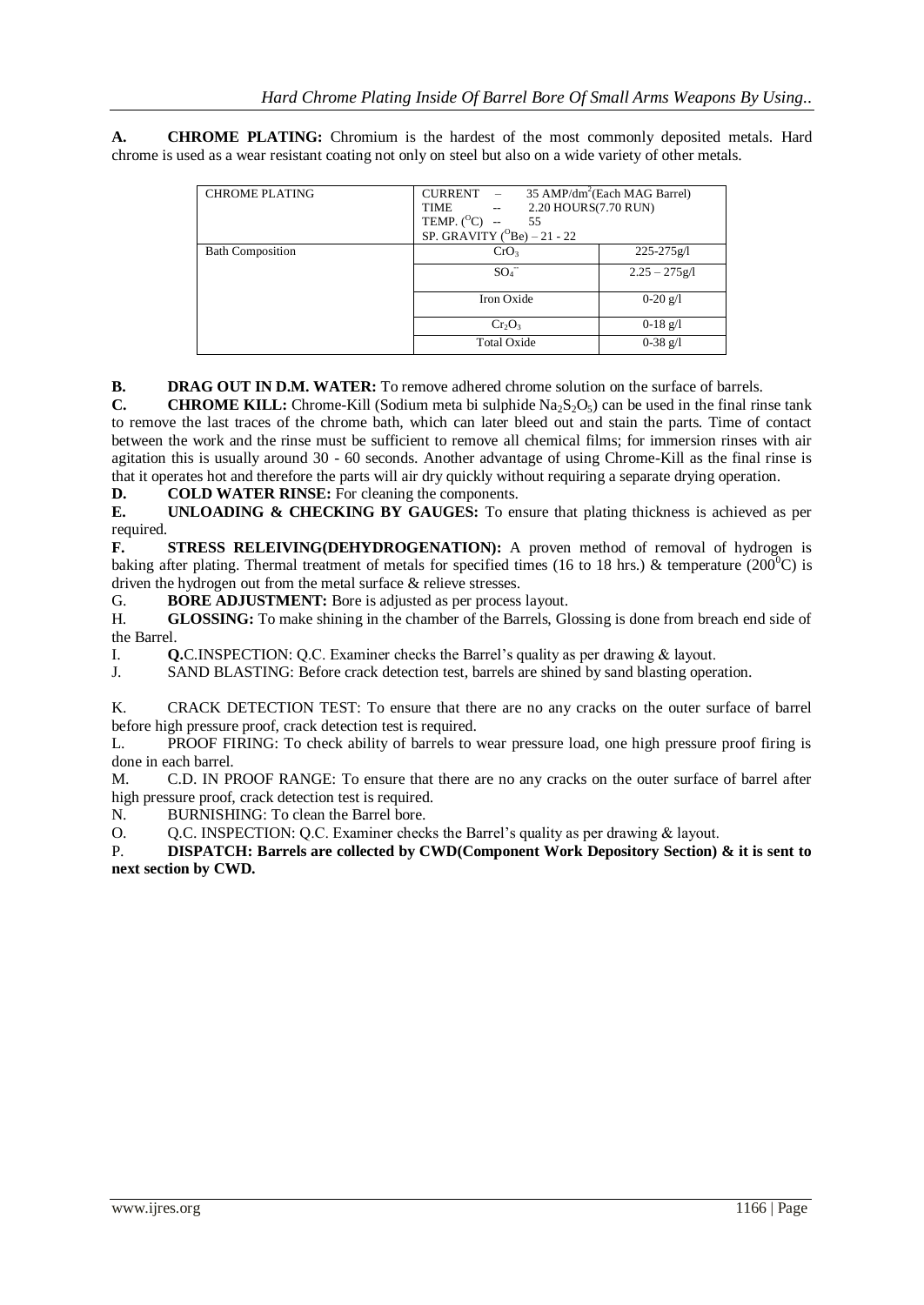

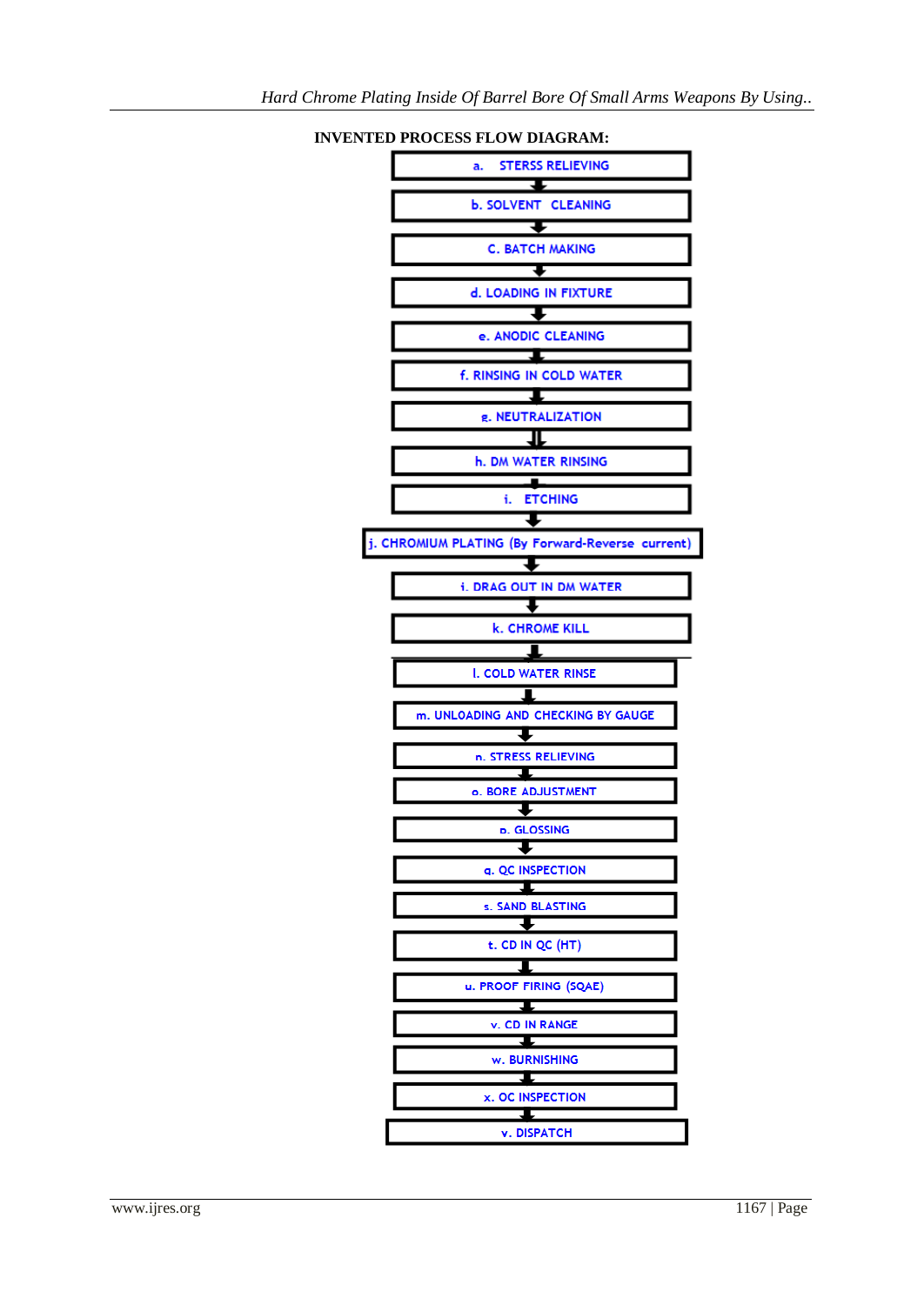**a. STRESS RELEIVING:** Stress developed by machining operation is released by baking the components at the temperature  $200^0C$  for two hours.

**b.** SOLVENT CLEANING: To remove oil, grease etc prior to plating, components are cleaned by degreasing solvent.

**c.** BATCH MAKING: To maintain coating thickness, a batch of eight barrels are made having same bore size.

**d.** LOADING IN FIXTURE: Components are loaded in fixture for plating operation.

**e.** ANODIC CLEANING: Alkaline cleaners remove organic type soils and have less effect on inorganic soils such as oxides, scale and rust, though many of these may also be removed if they are embedded in the organic soils because they are lifted out with them. Alkaline cleaners work through the processes of saponification, emulsification, solubilization, and preferential wetting. Alkaline cleaners should be watersoluble and their solutions should wet the surface being cleaned, and preferentially wet and penetrate the soil to be removed. They should be temporarily able to emulsify and suspend solid particles in solution without redepositing them on the metal surface; and they should be able to solubilize or bring into solution those soils capable of dissolving in a reasonable length of time. They should be able to soften water, rinse freely, not attack or tarnish the metal surface being cleaned, have a high buffering capacity, i.e., tolerate drag-in of acid substances introduced with the metal without change of pH; and they should not form excessive foam during cleaning or rinsing. In alkaline soak cleaning, the parts are immersed in tanks of hot alkaline cleaning solution. Concentration and temperature of the cleaner should be as high as possible considering the nature of the work, in order to minimize the time for satisfactory cleaning.

**f.** RINSING IN COLD WATER: For cleaning the components.

**g.** NEUTRALIZATION: **Since** Alkaline solution has tendency to convert hexavalent chrome into trivalent chrome so before reverse etching, components are dipped in sulfuric acid (1% v/v & temp:  $60^{\circ}$ C) so that traces of alkaline solution could be neutralized.

**h.** D.M. WATER RINSE: To remove last traces of impurities.

**i.** ETCHING: Reverse etch is used for the final removal of oxides before chrome plating. The final operations before chrome plating is usually a reverse etch in either a chromium plating solution or a solution of sulfuric acid. This operation removes the last traces of oxides, left on the surface after the cleaning operation; activates the surface of the metal (remember that the initial layer of chrome plate is sometimes very difficult to deposit, and, most importantly, contributes to good adhesion of the chrome plate.) Chromic acid reverse etches are operated at the temperature and concentration of the plating bath. There is danger on some parts of producing a rough deposit if the etch is prolonged much beyond the desired time, which is dependent upon the base metal alloy being plated.

**j.** CHROME PLATING(BY FORWARD-REVERSE CURRENT): Chromium is the hardest of the most commonly deposited metals. Hard chrome is used as a wear resistant coating not only on steel but also on a wide variety of other metals.

| <b>CHROME PLATING</b>                                         | $CURRENT - 35 AMP/dm2(Each MAG Barrel)$<br>2.20 HOURS (7.70 RUN)<br>TIME<br>TEMP. $(^{0}C)$ -<br>55<br>SP. GRAVITY ( $^{O}$ Be) – 21 - 22                                                                                                  |                 |
|---------------------------------------------------------------|--------------------------------------------------------------------------------------------------------------------------------------------------------------------------------------------------------------------------------------------|-----------------|
| <b>Bath Composition</b>                                       | CrO <sub>3</sub>                                                                                                                                                                                                                           | 225-275g/l      |
|                                                               | $SO_4^-$                                                                                                                                                                                                                                   | $2.25 - 275g/l$ |
|                                                               | Iron Oxide                                                                                                                                                                                                                                 | $0-20$ g/l      |
|                                                               | $Cr_2O_3$                                                                                                                                                                                                                                  | $0-18$ g/l      |
|                                                               | <b>Total Oxide</b>                                                                                                                                                                                                                         | $0-38$ g/l      |
| Forward - Reverse current(According<br>to Chargeman Log Book) | Tank No. $- B-13(II)$<br>Forward Current $-20$ minutes<br>Reverse current - 10 second<br>Dead Time<br>$-05mS$                                                                                                                              |                 |
| Barrel No.                                                    | BA-9422,9438,9454,9450,8819,9426                                                                                                                                                                                                           |                 |
| I/Note No.                                                    | $(i)$ Found O.K.<br>I/Note No- 159/S2/EP/21;Dtd: 29/01/22<br>Wt. No. $-132/0$ , Operation No:<br>1430: Proof Chamber<br>1450: Stamp Proof Mark<br>(ii) All Barrels are passed<br>I/Note No- 164/F/EP/21; Dtd: 02/02/22<br>Wt. No. $-132/0$ |                 |
| Gun Number                                                    | Gun No.<br>Date of Passing                                                                                                                                                                                                                 |                 |